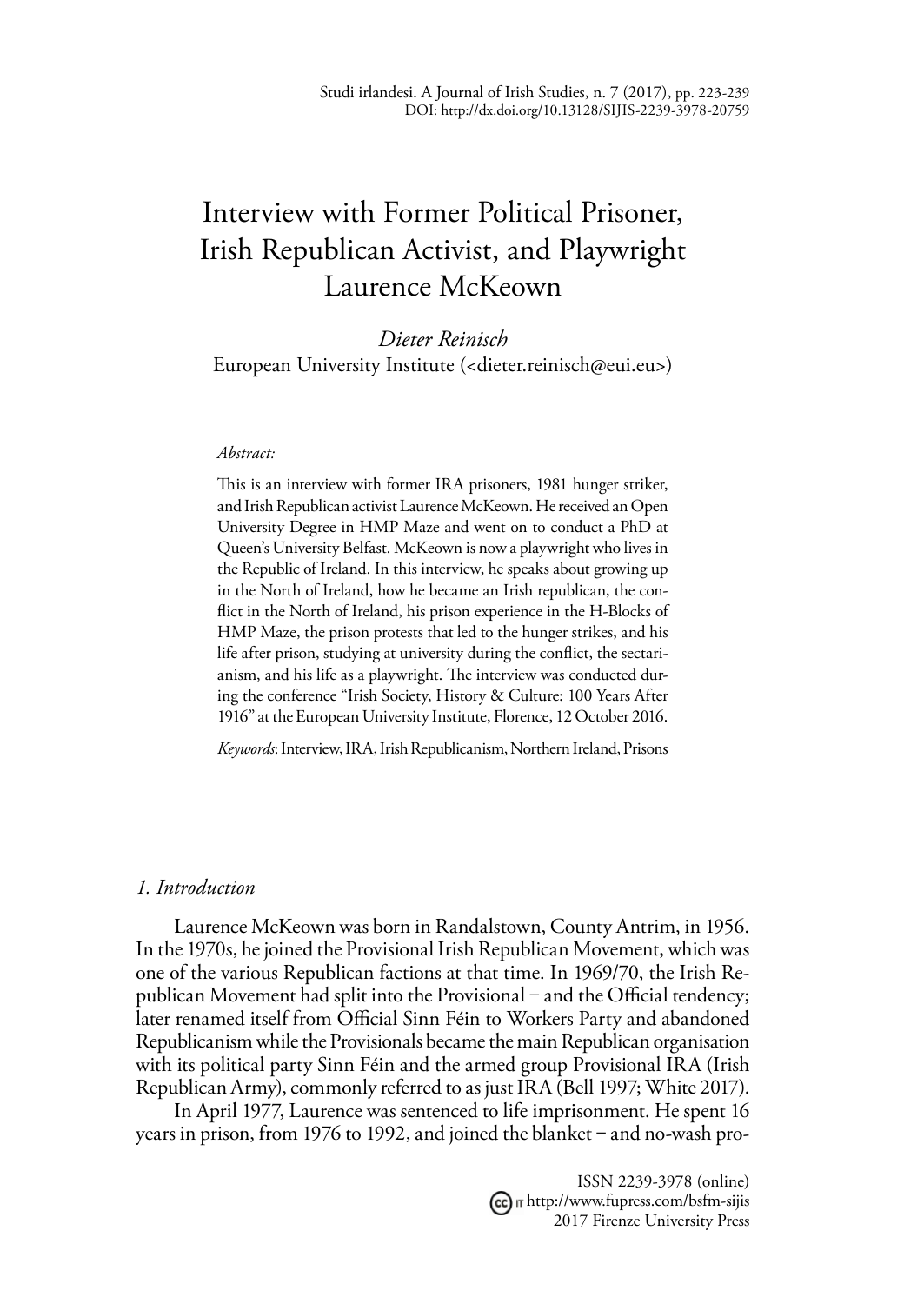tests in HMP Maze prison, also known as the H-Blocks, in the late 1970s. He also took part in the hunger strike in which Bobby Sands and nine other Irish Republican prisoners died in 1981. McKeown was on hunger strike 70 days until he faded into a coma and his family took him off the strike (Beresford 1987).

From 1987 to 1989, McKeown was in charge of prisoner education in the H-Blocks. He also started a prison magazine, *An Glór Gafa* (The Captive Voice), and began learning the craft of writing. In prison, he took an Open University degree in sociology. He gained a doctorate from Queen's University Belfast when he got out. His thesis was called *Unrepentant Fenian Bastards*. The thesis was later published by Beyond the Pale Publications under the title *Out of Time: Irish Republican Prisoners Long Kesh 1972-2000* (McKeown 2001). He also co-edited a book with recollections of former Irish Republican prisoners (Campbell, McKeown, O'Hagan 1994).

Laurence McKeown is now a playwright and filmmaker. He recently returned from the National Arts Festival in South Africa, where his play about dealing with the past, "Those You Pass on the Street", was performed. In this interview, McKeown speaks about this experience, growing up in 1960s Ireland, joining the Republican Movement, his memories of imprisonment, protests, and hunger strike, as well as his life since release as a PhD student and playwright.

This public interview was the inaugural event of the Conference "Irish Society, History & Culture: 100 Years after 1916" (12-14 October 2016), organised by Lorenzo Bosi of the Scuola Normale Superiore, Fiorenzo Fantaccini of the University of Florence, and myself. I, as the conference co-organiser (R), and Alexander Etkind, Mikhail M. Bakhtin Professor of History of Russia-Europe Relations at European University Institute (EUI) conducted this conversation with Laurence McKeown (M) on Wednesday, 12 October 2016, at the Badia Fiesolana of the EUI. What follows is the *verbatim* transcription of that interview; it has been left in the format of spoken language; only long pauses, silences and interruptions have been edited out.

## *2. Identity and self-understanding*

*R: Laurence, you were a member of the IRA. You joined the IRA in the 1970s. You were in prison where you joined the blanket protest, the no-wash protest and, later, you went on hunger strike. But after that you did an Open University degree while still in prison, and upon your release you defended a PhD at Queen's University Belfast. You presented some papers at academic conferences and now you work as a playwright. So, how would you describe yourself? Who are you?*

M: How many days do we have here? Well firstly, thank you, Dieter and Lorenzo and your colleagues for inviting me here and it is good that, yes, this issue is still being discussed and discussed widely in terms of the North of Ireland and the struggle and prisons. I find it hard to describe myself. I have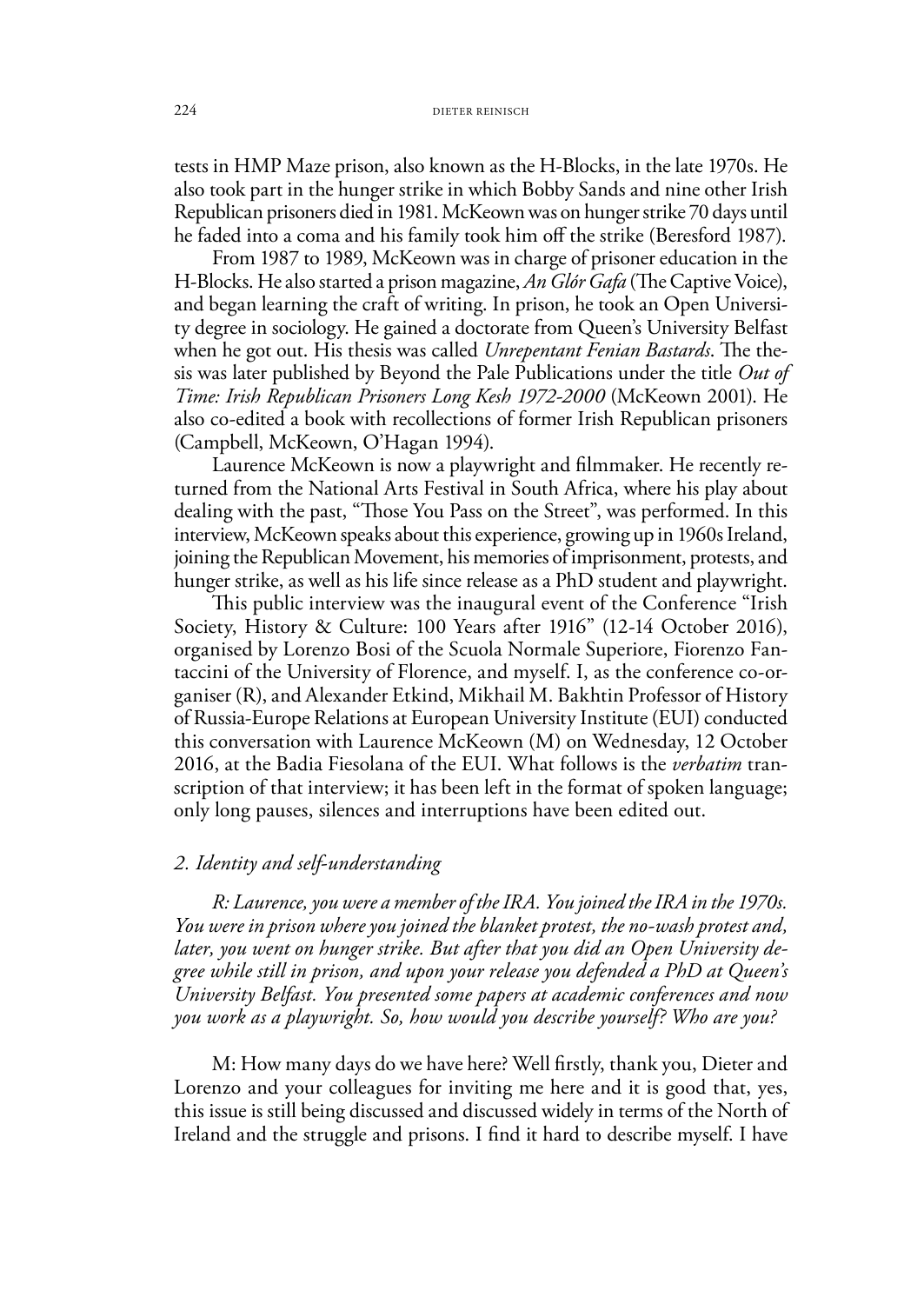played about with that idea – I'm an academic because I have done a doctorate, I don't teach in academia. I try to speak slowly, too, also because I know I have a particular accent. So I have been involved with education, academia, but I don't really class myself as an academic. I am an activist also, but I am not a member of Sinn Féin. I think the struggle has widened on that also. And I work in the arts as a playwright and filmmaker so I see it as all part of the one person. I think that education can be enjoyable. I think you can use art to deal with some very difficult situations, and I think that particularly using theatre, as I have been doing, allows an audience to engage with a story and with characters that they would never meet in real life, probably would not want to meet in real life, would not have a conversation with in real life and I think that probably over the last ten years, certainly over the last five years, it has been the arts, I think, in Ireland that have allowed people to take part in that conversation. And, I do think, increasingly within academia  $-$  and Niall's here and I was down in Galway recently, thanks to Niall (Ó Dóchartaigh) and Giada (Laganà) for the invite down there – and I think it was a great example of universities opening up to the public and opening up to students about other topics. Actually, what they have had in Ireland, both North and South, often is often a reluctance to talk about the big issues, you know  $-$  the elephant in the room? Like why there was a conflict and what is happening now? What's happening to conflict survivors? What's happening to former political prisoners? And I think that unless these issues are discussed then we are almost doomed to repeat history in a signal.

So, back to your original question: I'm all of those things. I enjoy life also, but part of that is about dealing with the past that lives on in the present, and while I say that it's not about the 'big events' like Bloody Sunday the Ballymurphy Massacre or other big events that people at the moment are engaged with trying to get to the truth about, but the past in terms of the people we would know, the places we would go to, the places we don't know, don't go to, or the people we don't know, all this is very much influenced by the past, and yet things have changed so dramatically that sometimes people don't move without change. We were just talking briefly there about memory, because today people often live with a memory that's there in the past, so even though the situation may have changed dramatically, their view of the present is still very much dominated by that thing of the past, and I think that's why we need to discuss it and get it out in the open to actually maybe free people up to move forward.

## *3. Growing up*

*R: Randalstown, for those who don't know Ireland or the North of Ireland, is a small town north-west of Belfast, a pretty rural area; so how did a boy growing up in this environment end up in the IRA in the 1970s?*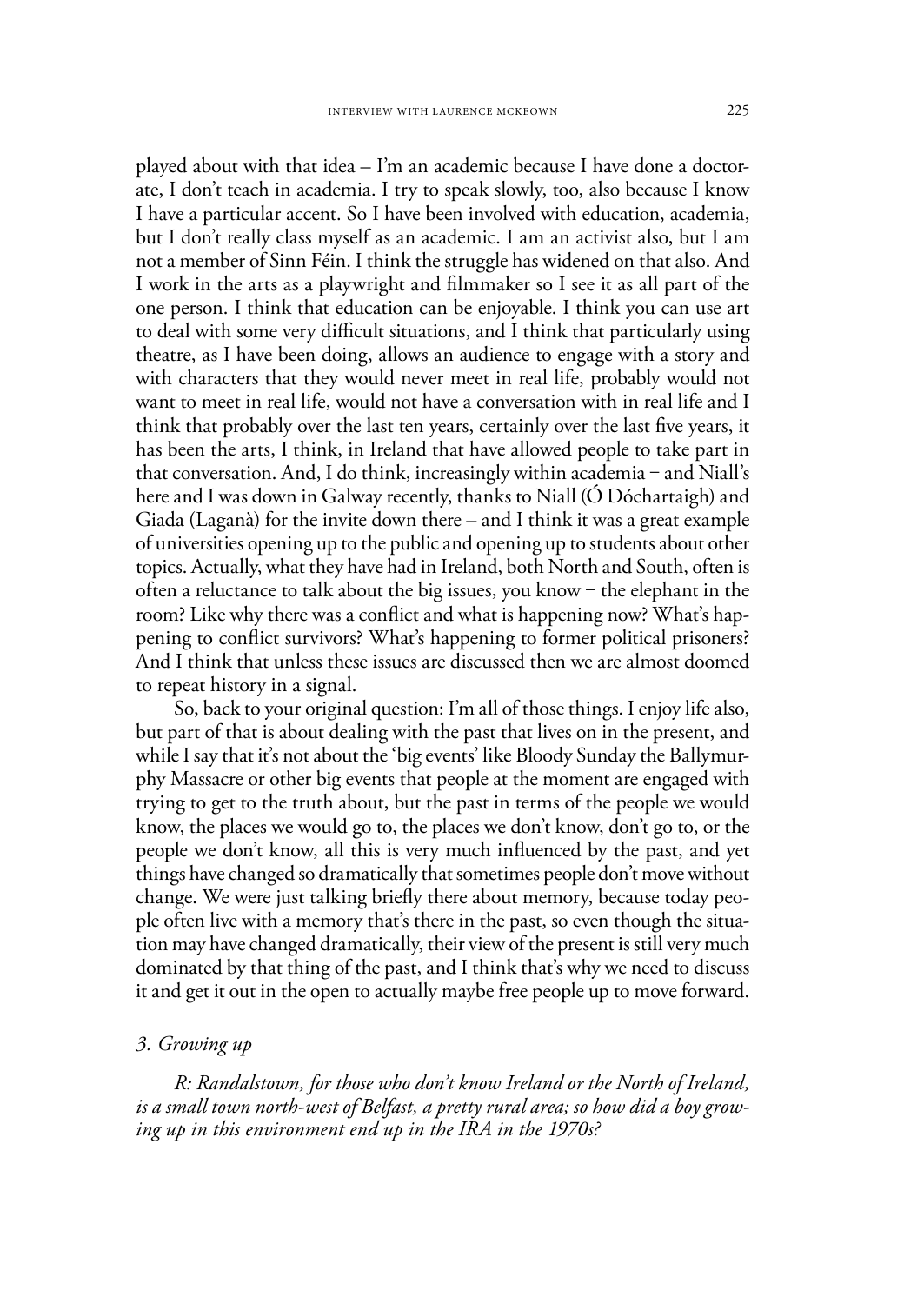M: Yes. I grew up in a very rural area. My daughters are now tired of hearing the story about growing up in a house that didn't have electricity, didn't have indoor sanitation, didn't have a phone. We could just go on and on, but that was normal life and it wasn't regarded as rare because everybody around you lived in the exact same sort of condition  $-$  that was life in rural Ireland in the Fifties and Sixties both North and South. Really, I suppose it was a very mixed area, Protestant and Catholic. I've never seen the conflict as being about religion, it was about politics, but religion has been used in it. It's been used to divide and conquer the way that imperialists have used ethnic difference, skin colour, religion, whatever down through the decades and centuries, I think to divide folks in their colonies. So, it was a very idyllic, peaceful upbringing, and I remember when I was twelve it was the start of the civil rights protests, which at the time I was unaware of, but also around just the time that the civil rights campaign really started, with a collection of different people, and involved both radical Protestants, liberal Protestants and Catholics, but basically it was about discrimination in housing and employment against Catholics in the North of Ireland. And it's very simple, their two demands were: end to discrimination in housing; end to discrimination in employment; and one man, one vote. It was one man, I don't know what they meant to do with the women – but at least that was at the stage – well it was very minimal demands. And basically, they were battered off the streets and then eventually shot off the streets. But I was just twelve, thirteen, fourteen at that time.

We moved from where we had lived because there was a new motorway being built and it went straight through our house so we had to move and where we moved to, we now did have access to TV, electricity and such like and that would have been around the time when my father would have been watching the debates on TV by a number of the people who were civil rights campaigners and they would have become better known in the new year like John Hume and others, Bernadette Devlin particularly. And I remember always seeing my father very excited when he was watching the programmes. My family wasn't political in any way. They didn't get involved in politics outside. It was really just, I think, I suppose looking back on it what my father was hearing on television was people articulating his own experience and the experience of Catholics and Nationalists at that time about employment and discrimination. And I suppose because of those things I started to become more interested in the debates on television and then people who I had been at school with, who were maybe two or three years older than me, were being imprisoned. We also had internment without trial, which meant that people were just imprisoned without any trial; so, I think I was more and more interested in what was happening and reading a bit more about Irish history, though I think a lot of that only came in later years. I finally came to the decision. I wanted to become involved in the struggle, in the armed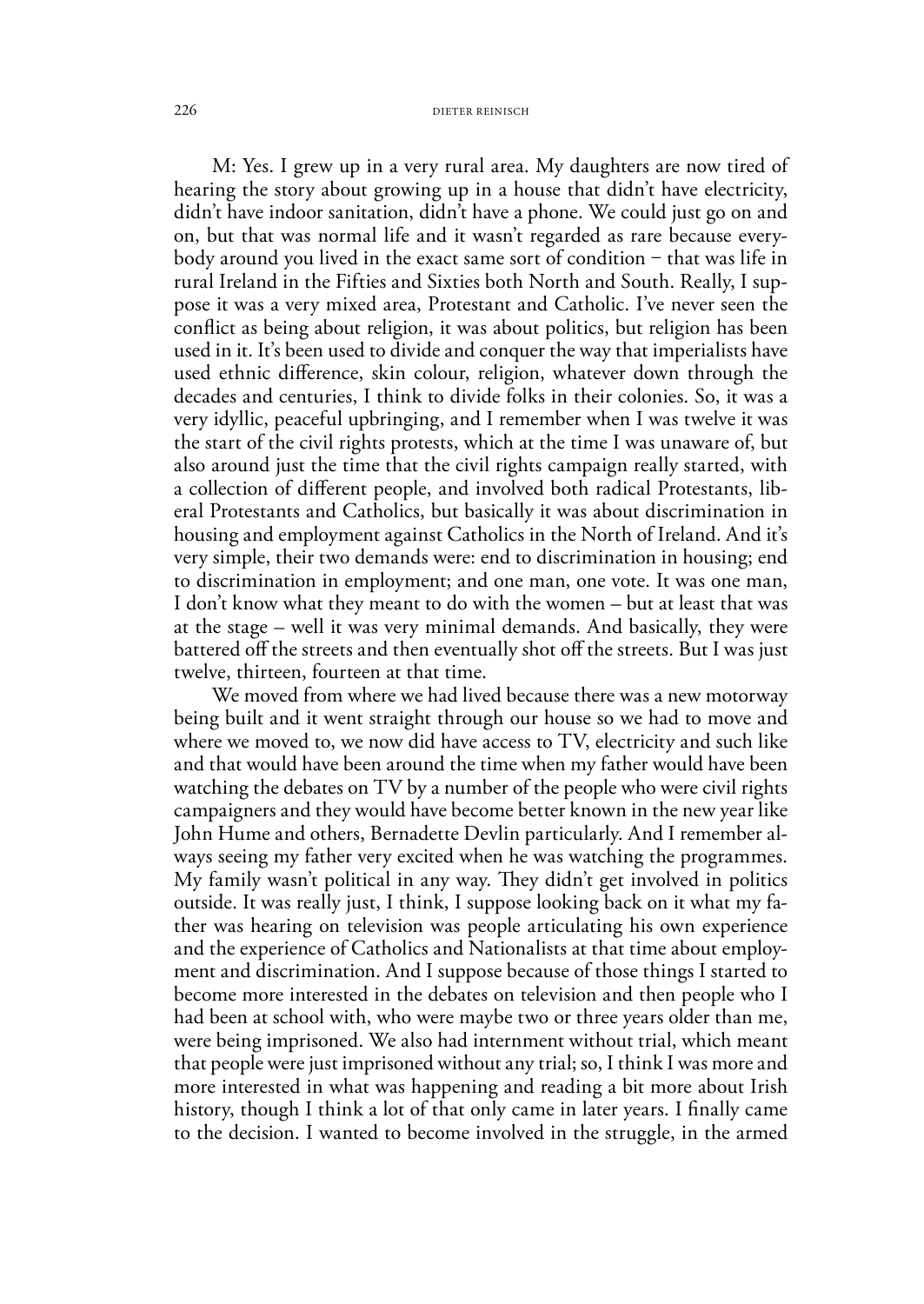struggle. And I think probably what was the turning point in that was the impact of the Ulster Defence Regiment (UDR). The UDR was a locally recruited basically Protestant militia but they were part of the British Army; they were a regiment of the British Army. And again, this is about, when you look at any of the colonial situations first – Kenya, Cyprus, Aden – wherever else – the exact same policy. But I remember then just going to the dances, I would have been fifteen, sixteen, and being stopped during the night by the UDR by people who I knew, knew well – had I played football with. And I can still recall like the first night I was stopped by this person who knew me and he asked me my name. And I think he was even embarrassed because he said to me: "Now, what's your name?". We knew one another, and we knew one another well, and where I was coming from, where I was going to. But the second and third time that it happened, the embarrassment had gone and now it was just the hostility. I think it was around that time, and I wouldn't have necessarily have articulated this way at the time, but I think I became aware there were really two communities and it wasn't about religion. It was about one having the power, as in the rifle and the uniform, to wave on the streets and stop me and basically do as they wish as they then did; you could be held for several hours, you could be arrested and taken to the barracks, you could be kicked over a hedge and at this time I wasn't involved in anything. So, I think for me that it was the psychological point; it was a combination of coming to a growing awareness of the North of Ireland and the history of it, a growing awareness of what people were demanding in terms of just basic civil rights and then really the impact of this armed militia on the streets – all of that contributed to me when I was sixteen.

Making the decision to join the IRA and then the big difficulty was: "How do you actually join and get into the thing? How do you let it be known that you want to join?". And I ended up speaking to someone who had gone to school with me, who I thought might have connections because of where he lived. And I still don't know to this day if that's what happened, but I told him what I was thinking and several months later I was approached by someone one night who said: "I believe you want to join the IRA". And then it was a process after that. I was taken to meet two people who surprised me at the time – two older people and one of them was a woman – and I was basically told: "Look, you want to re-think this? If you join the IRA you're probably going to end up in prison or end up dead. You're only sixteen, so think about it". I didn't really think more about it. It was definite what I wanted to do. But that was the process. The IRA didn't accept people who just came along and very quickly accepted them into the ranks. They wanted to see if you were really committed to it. So, several months later, by the time I was seventeen, I then was accepted into the ranks of the IRA.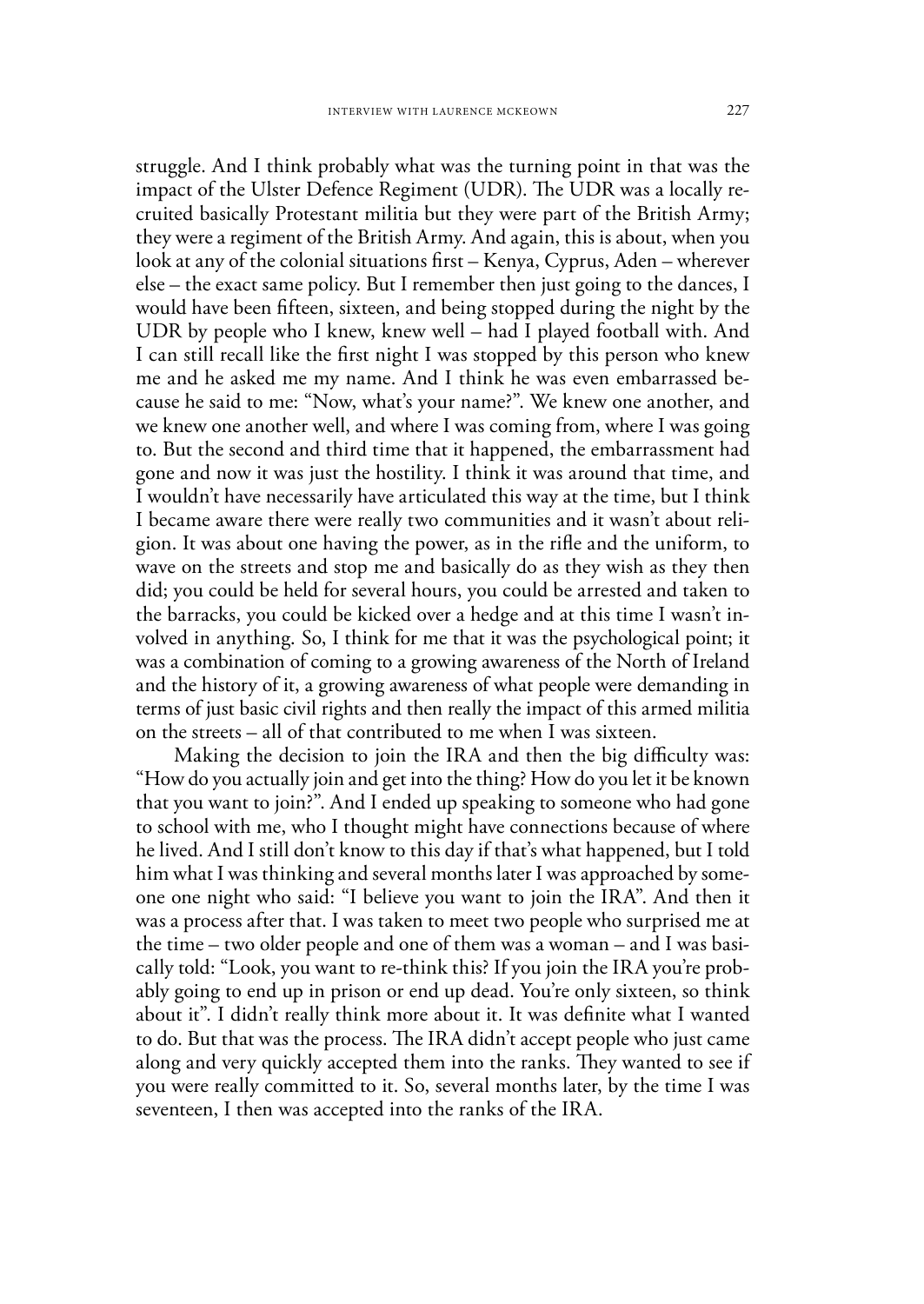## *4. Writing a PhD as an activist*

*R: And in a relatively short time, within a few years later, you were in prison. I want to speak with you about your prison experience, since you wrote the PhD about your prison experience, about the history of the prison you were held in for sixteen years. Why did you decide to write a PhD about this experience and not a memoir or a novel like so many other prisoners? Why a PhD thesis?*

M: Well, following on from the hunger strike and just located even within the prison there were big, massive changes within the jail. I know there's a lot talked about the hunger strike itself, which is important, but I think what's actually probably more important is the years later, and I can go into that later, about the change within both the politics and the structures, the command structures, that we operated in, the type of education programme that we had within the jail which was very much influenced by Paulo Freire's book, *Pedagogy of the Oppressed*, which we could smuggle into jail in 1982, and a very extensive programme of education within the jail in terms of politics, world politics, guerrilla armies, whatever, as well as academic education. So, I was, as you've already said, I was in charge of it for a number of years. So, on one hand when I got out of prison, I thought maybe that's it – that's my days of education over, but I found once I was out a few months I sort of missed that obligation to study and such like, and I actually was in a conversation with the person who became my supervisor, Mike Tomlinson, Professor Mike Tomlinson, he wasn't a professor at that time. He was a lecturer at Queen's University in Belfast. He wrote a lot about prisons and about torture and torture in interrogation centres, shoot-to-kill-policies and there were very few academics at that time writing about those types of issues and those who did their careers didn't really blossom in any particular way. And it's interesting that then post-ceasefire their careers really took off and they became professors and heads of school and such like. But at that time Mike was just a lecturer, a senior lecturer; he had come into the prisons to teach. And we were having a discussion one night in a pub, which is always a good place to have a discussion, where the best ideas always come up – and you'll write them down because you'll forget about them the next day – and I said that I wanted to write a book about the experiences because I think, or I thought, that what had happened within the Republican prisoner community itself was important for the Republican community to understand rather than just focusing on the hunger strike because there was a massive change from, let's say, the imprisonment in the early 1970s – this was when IRA prisoners would have been very, and certainly their command staff, would have been very conservative, very right-wing, very Catholic and that's the reflection of the community and the IRA at that time, whereas in later years very much more left – studying Marxism, very much more col-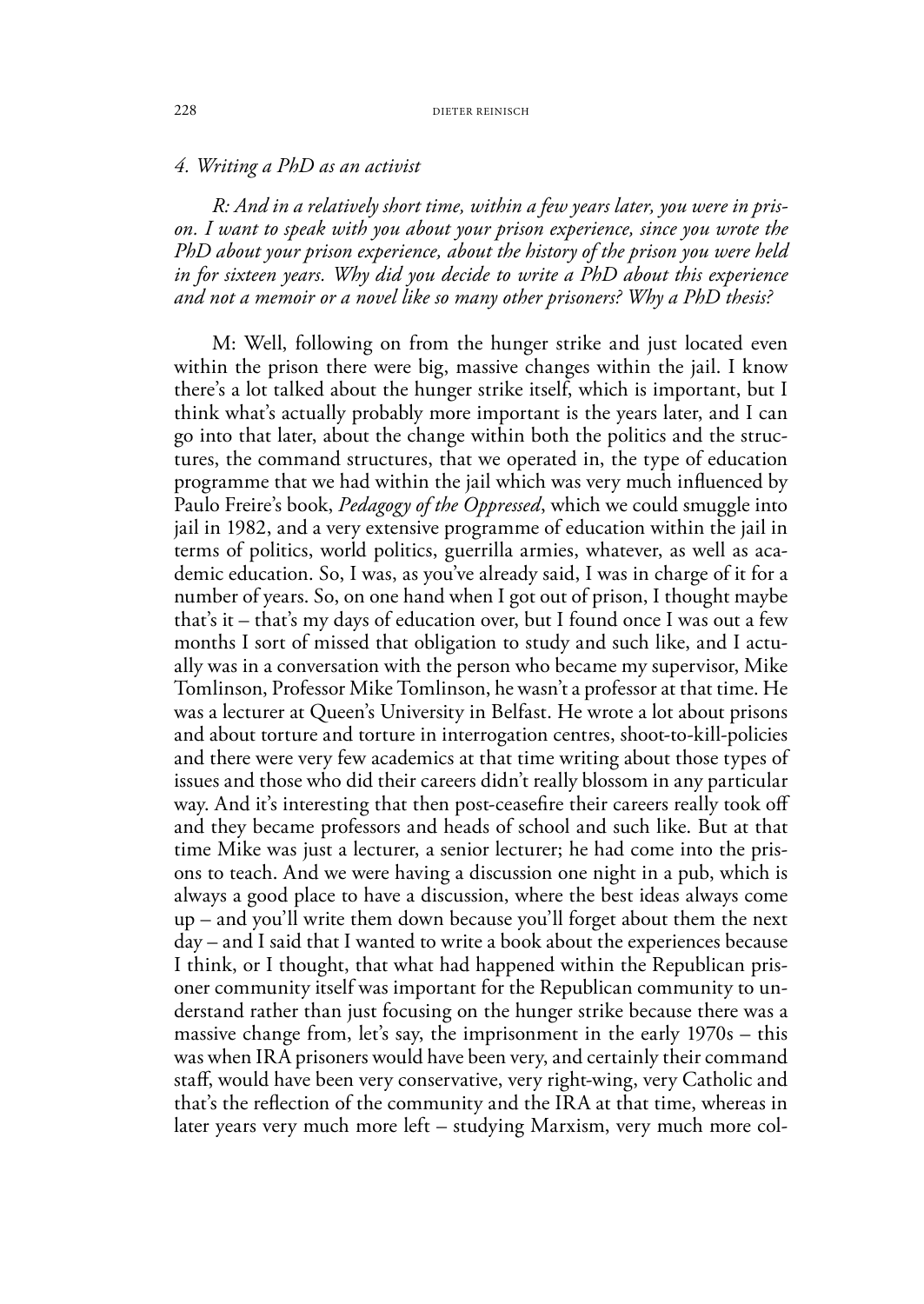lective leadership, very much more de-structuring of command structures. So, in terms of the internal change that had taken place, I felt that was important to record that and make people aware of it. And as Mike said: "Well, why don't you do your PhD and you'll have your book and you'll have your qualifications as well"; and that were as simple as that.

I started in '94, I think it was, to do the PhD and, I suppose, it was interesting going to Queen's University, despite my background in the jails, background in the IRA, background in education. I found it a sort of an intimidating place. Probably like a lot of those institutions you almost think they are built to be intimidating, they're meant to be intimidating, you know. And remember that was a time when Catholics weren't there and certainly not Nationalists. Today, the university is overwhelmingly Nationalist. It was interesting to be there and that intimidating element of it, and, probably, I suppose the process of academia challenged me a bit because our whole process of education in the prison, as I said, was very much based on Paulo Freire's outlook whereas the teacher is the pupil, the pupil is the teacher and it's all about getting relevance, hierarchy, within academia. And I suppose there were times when I was doing my own, doing the PhD, that you almost think the doors are going to open some day and someone's coming in and saying: "Hey! You're a fraud. Get out of here because this is just a story you're telling here". Because I was locating myself within the story, so interviewing myself. And largely it was based on what I ended up using, the feminist methodologies within the prison. I had been involved for a number of years with doing a programme, for two years, which is an informal study carried out in conjunction with Joanna McMinn, who became Dr Joanna McMinn later, and she came into the prison as an Open University tutor for a course I was doing and it was called "The Changing Experience of Women"*.* Myself and another couple of guys that studied it and thought it was fascinating and we should develop this programme asked Joanna would she come in and do informal classes around masculinity and whatever which she agreed to do if I or another guy, Jackie McMullan, co-facilitate. So, there had been this study within the jail, it was on feminism and feminist politics, and I really liked feminist methodology because for me what it did it was challenging this idea of objectivity versus subjectivity, and I suppose probably what now are very outdated theories within academia that you've got to be objective and apart, somehow, from the story that they're telling. So, my victim, who am I, who was someone who's very much a part of the story, able to write about the story in a way which is still the same as authentic, and I actually struggled with that for many years, but at the end of the day, obviously I succeeded because I got my doctorate. But yeah, but it was new to me. So, I suppose what I was delighted about was that I could get the story that I wanted, but at the same time I would have, I would be given if you want, a standing within academia.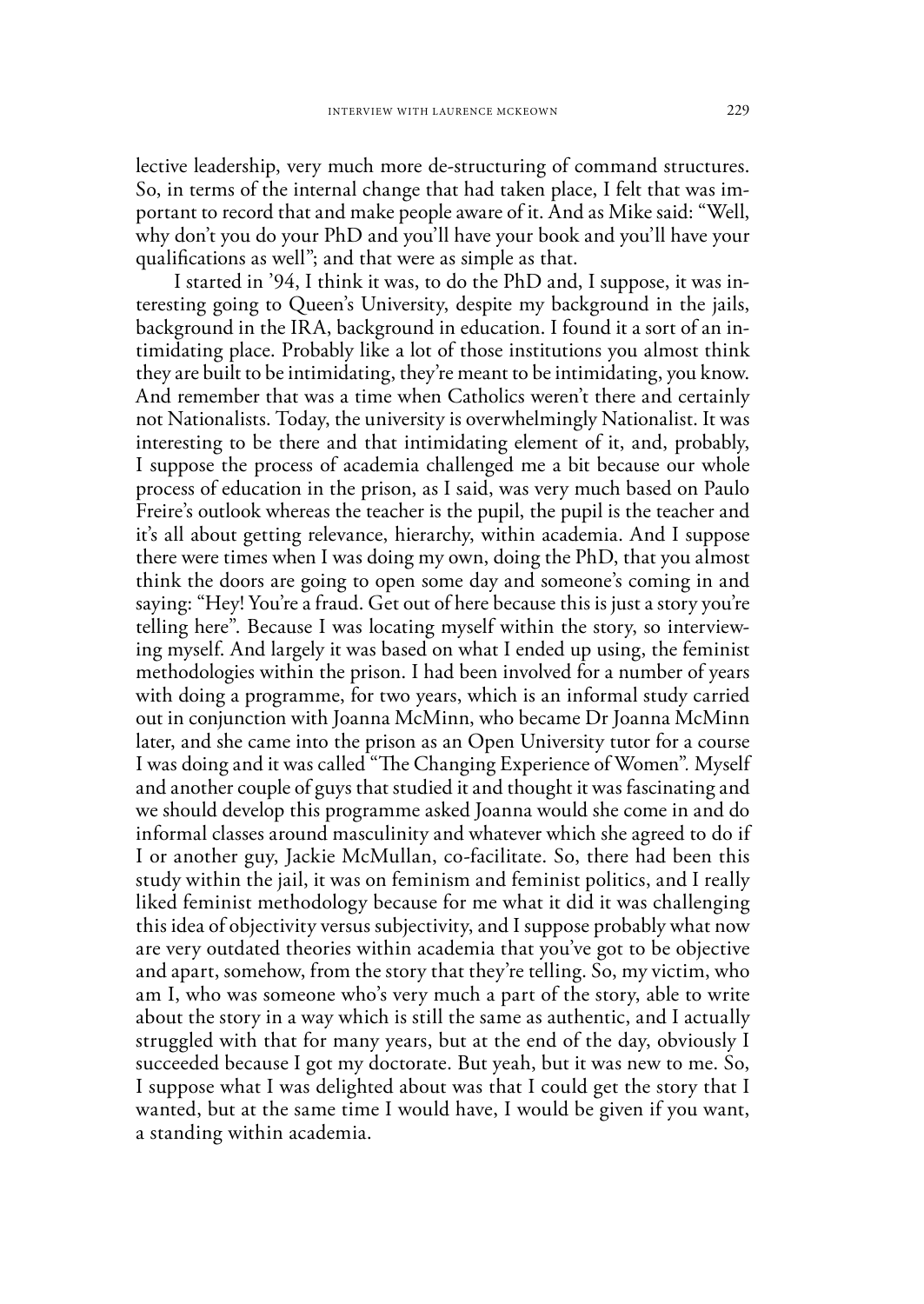#### 230 DIETER REINISCH

I remember I presented it and it was only in the last stages before submitting that I was trying to think of a title and I came up with this one: *Unrepentant Fenian Bastards*. For people who don't know the terminology, in Ireland 'Fenian bastards' is always seen as a derogatory term used by Unionism which I could never work out because republicans very much admired the Fenians who were an armed insurrectionary group around the 1860s and I think when you put 'unrepentant' in front of it, it really changes the tone. And, it actually was the title of a song by an American, Irish-American, rock band originally called Black 47, they took that title from the famine, which was the blackened potatoes, and then they became Seanchaí and they had come to Belfast to play in a festival and this was a song they wrote and people were going around with T-shirts – so I just thought ...

I was delighted going into Queen's and presenting it and I remember the person taking it, looked at it, turned it around with their fingertips and looked at the title and pushed it back to me again and said: "No. They couldn't accept that". And I said: "Why not?". They said: "We can't accept that title". But they did accept it a week later. So, a long answer to your story. I could do the book and at the same time also get the qualification which I found was really helpful if you were stopped at a checkpoint and say you're 'Doctor McKeown' as opposed to 'Laurence McKeown'. It's amazing the difference that suddenly happens – he was someone in a uniform – so I have seen it be a bit of subverting the system as well, you know?

*R: The feeling is that Queen's University was an intimidating place, but you still went on to write your PhD there, and in your book you mention also a number of security issues you had going to seminars at Queen's University at that time. Laurence, you said you started your PhD in 1994. It was before the start of the ceasefire of the IRA and the Loyalist paramilitary organisations. Could you tell a bit about the security issues you had going to seminars?*

M: Well, the first thing about Queen's, well, during the conflict, and as you said, I started studying at Queen's while the armed conflict was still going on, there had been a young woman, a member of Sinn Féin, very bright and I don't mean that in any condescending way, but really in terms of electoral strategy. She was one of the people, Sheena Campbell, we called her, who had devised this particular approach to campaigning for elections which then had been adopted by Sinn Féin across the board as their way of approaching elections. It was very methodical, very thought out, and Sheena was studying at Queen's University and she was executed by Loyalist paramilitaries a few years previously; I'd say quite deliberately, because she was seen by, say, British security services as someone who was a major threat, a young person coming through in this way with this type of approach. So,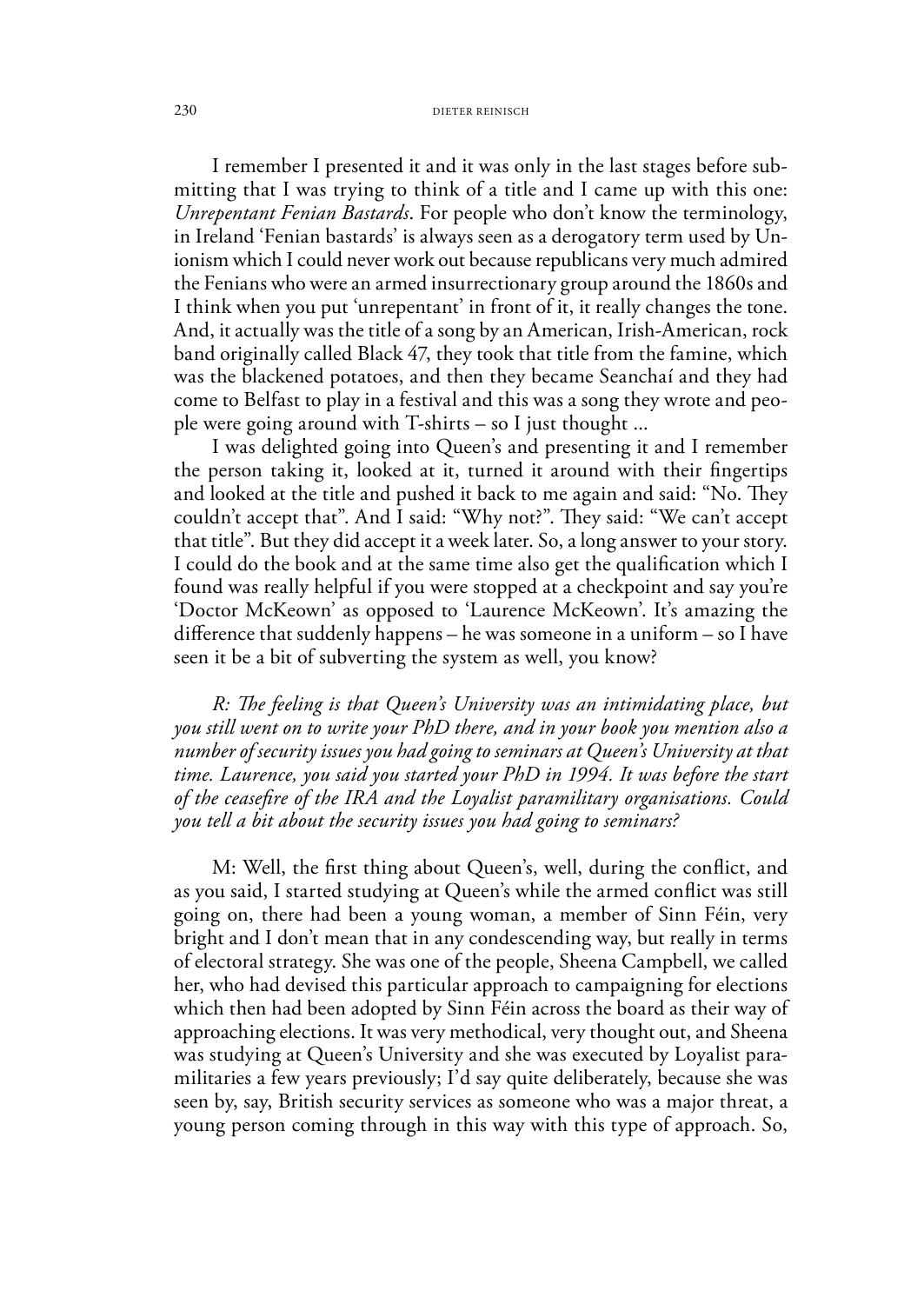that had happened, I mean, very close to the grounds of the university – the conflict still going on. Queen's University doesn't sit within a Republican area. West Belfast was a Republican area and I lived in West Belfast at that time, in Ballymurphy. For a lot of people, the thought of going over to the university area just wouldn't be something they would do and a lot of people advised me not to be going there because I would be recognised, because I was doing media interviews, etc. Because I was doing the doctorate in later years it meant I didn't have to attend any formal classes. I just had to have meetings with my supervisor but in that first year, it was obligatory to attend a number of classes that were on research methodology.

And I was also studying at the same time as Anthony McIntyre. I had been in prison with him, he probably is well-known to people in terms of some of his writings. He would be at the opposite end of the spectrum from myself but at that time we started at the same time. And basically, sometimes we didn't go into the class, we'd come in half-way through. We would never sit in the same seat in the classroom. We would sit at an angle to each other so that if anything happened, if anybody had come through the door, that one or the other of us could intervene, so it was. We just didn't stroll into the university and do the studies and, in particular, in that first year. After the first year, the ceasefire was already in place and I didn't have to attend formal classes. But it's just interesting. But, also, Queen's was very different at that time. The majority of the students would have been from Protestant/Unionist areas. I think it's regrettable that a lot of them now don't go to Queen's – they go abroad. The majority of students now at Queen's would be from a Nationalist area. And it's interesting going about Queen's today, in a relatively short period of time from my attending, and now what you constantly see is people with Gaelic Athletic Association (GAA) jumpers on them. GAA is the Nationalists football game in Ireland. At one time they would have been banned from Queen's University. The other thing that happened around the time that I got into Queen's was that they then introduced a ban on exprisoners, on political ex-prisoners, which I think it was just highlighted by the fact that myself and Anthony had started. I don't think they previously had anybody that fit that profile and Queen's attempted to bar ex-prisoners and there had to be a legal case taken. And their argument was that it would disrupt the 'neutral' atmosphere or climate of the university. Obviously, that was an interesting terminology, the 'neutral'. They thought our university campus was not a place for debate and discussion, the sharing of knowledge and the development of knowledge. It didn't work. Legally they weren't able to do it. But it just showed at that time what you were talking in terms of an establishment that has dramatically changed and you're looking now at the various departments, people who are in various positions, loads of them are from the Nationalist perspective and such like.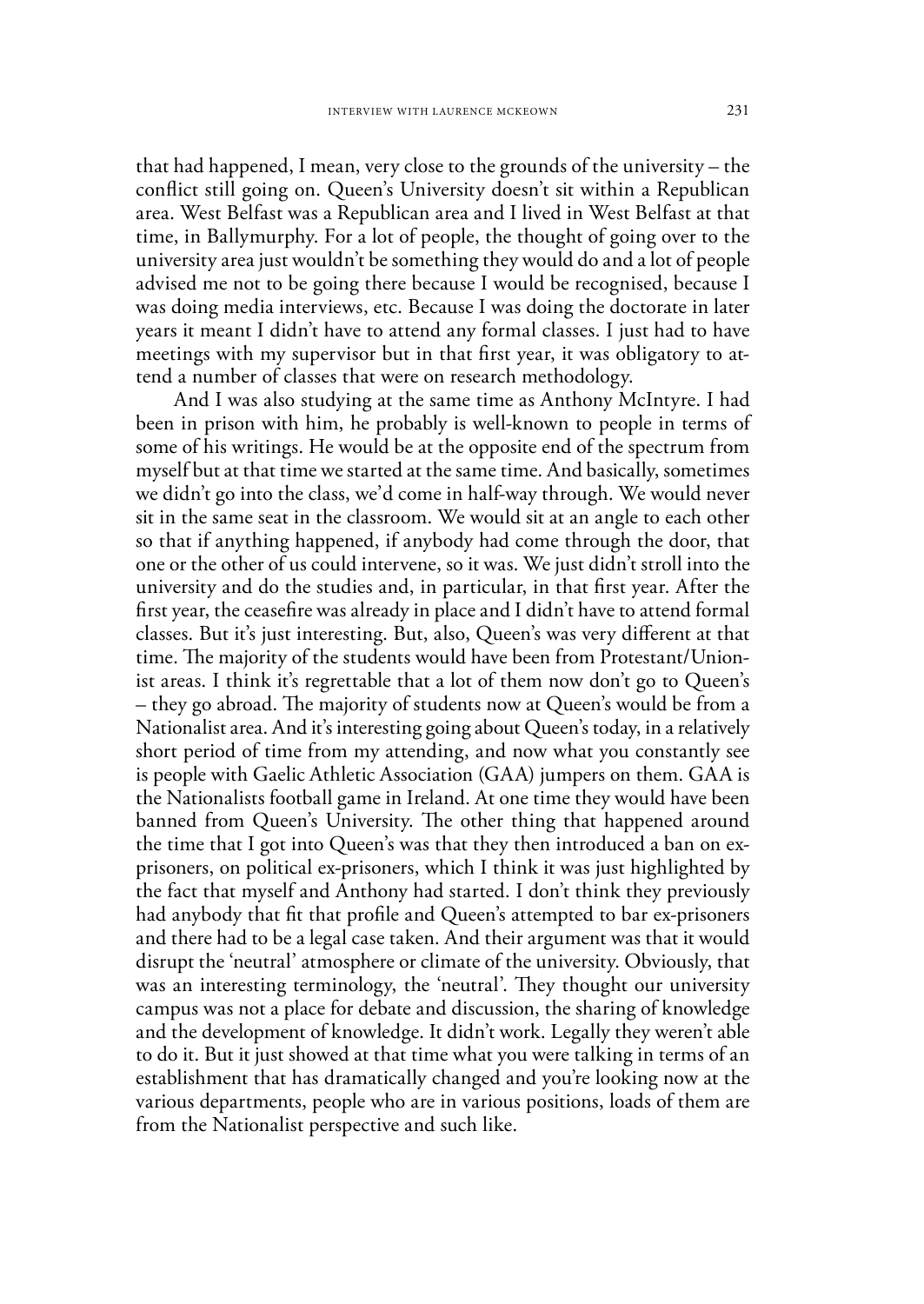## *5. The Prison Experience*

*R: So, let us go back to your prison experience. When you were in prison, in charge, there was a protest going on in the H-Blocks. The political prisoners had lost special category status in 1975 and they refused to be classified as ordinary criminals. They refused the prison uniform and wrapped themselves in blankets, and theirs was called the* '*blanket protest*'. *And when you came into prison you immediately joined the blanket protest. How was it for you? You were about nineteen, twenty years of age at the time. What were your first impressions? What are your memories of going to prison, joining the protest? How was it for you?*

M: Yeah, well, as Dieter said, in the early 70s, Republican prisoners were regarded as political prisoners, they didn't have to do prison work, you wore your own clothes, you were housed with your own group and you had your own command structures, etc. And as part of a very elaborate counter-insurgency programme, the British introduced a policy which was called officially, 'criminalisation', which meant anyone convicted even on political charges was considered criminal. We rejected that. And in fact, if you look at their policy, I mean we were arrested under special legislation, we were interrogated under special laws, we could be interrogated for a week without lawyers. We were sentenced in special courts, one judge, no jury. So, we went through this very special process and then what they were saying afterwards was: "Well, you're just the same as ordinary criminals. But we didn't go through that process".

I remember when the protest started; the first guy was Kieran Nugent. We were very politically naive about this policy. We thought it was something that, you know, the British introduce now, we'll challenge it and it'll probably disappear within six months or a year. It didn't. By the time, I was sentenced there were about one hundred prisoners on the protest and basically, as you said, how the protest started was that the first prisoner was told to wear a prison uniform and he refused and therefore he was naked until he was given a blanket to wear and that's what became known as 'the blanket protest'. At its height, there would have been like four hundred prisoners on it. It developed into a no-wash protest. I didn't wash for three years from 1978 until 1981. So, when I was sentenced in April, there already was, as I said, about a hundred prisoners on it, basically you were taken from remand court or remand prison in Belfast to Long Kesh to the H-Blocks. You were told about prison gear. You said: "No, I'm not going to". My experience was I was taken into what was the reception area of the H-Block, it was H-Block 2, it's called the 'circle area' even though it's a rectangle, so it's part of the terminology. We had already heard at that time a lot of reports of brutality as people were going down to the prison because, obviously, the prison authorities were trying to dissuade people from going on the protest. I was told to strip and put my clothes into a brown bag, and I stripped down to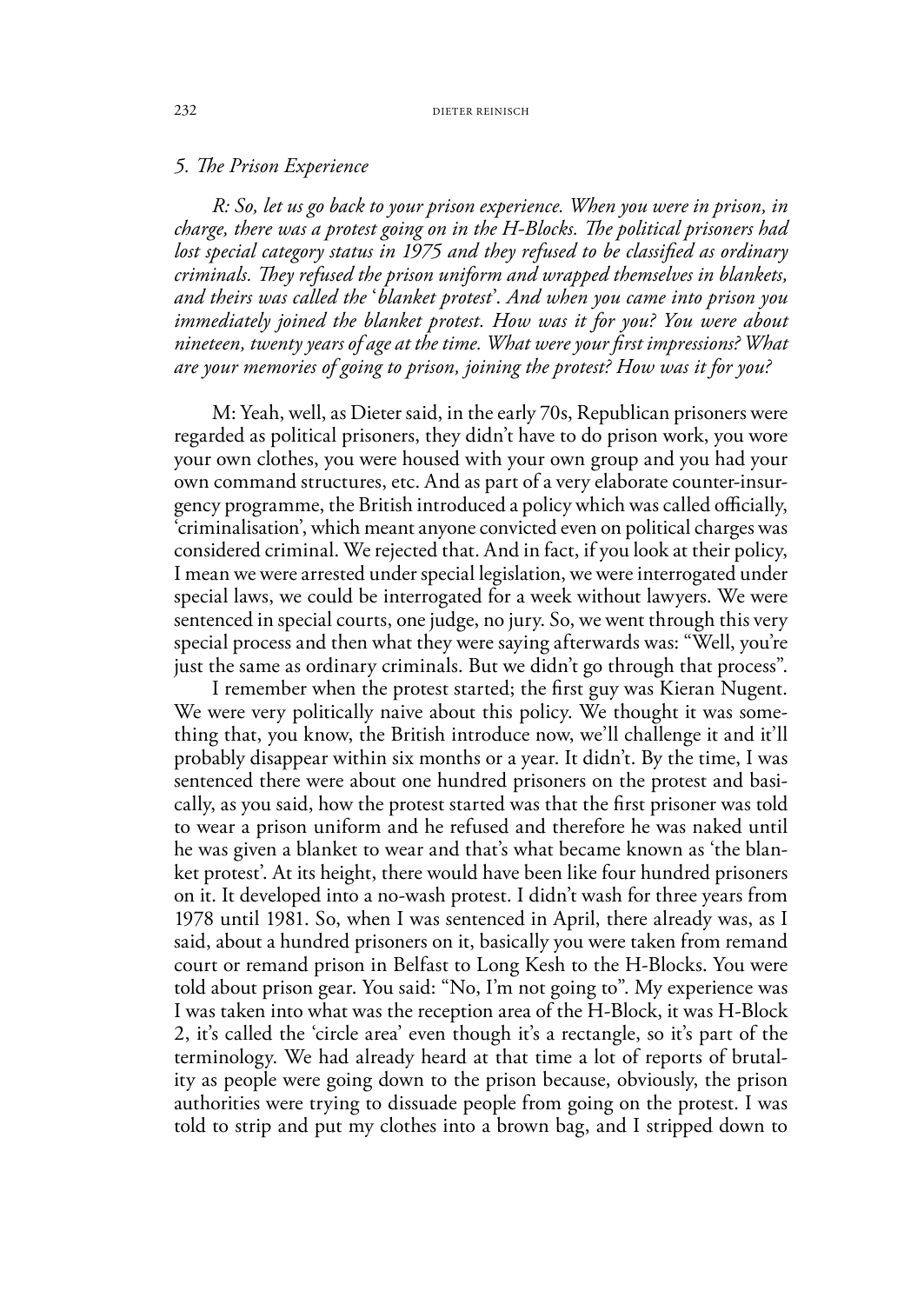my underpants and it's bizarre because you're in the middle of this square and there are other activities going on around you, there are prison guards and orderlies going back and forward, there's the Governor going about, and you're standing in the middle of this stripped down to your underpants and then somebody said: "Group", and a group of them gathered round, and I thought there was going to be a lot of physical abuse. But there wasn't and somebody said: "We said strip. Get the fucking heap off". So, I ended up totally naked in the middle of this circle. And probably thinking back it was done to degrade you or humiliate you or whatever in some way.

But I didn't get physically beaten. People in later months, in later years, did get very severely beaten at that point with entering into the prison. And I was taken down a wing and I was held there for a few days. And then I was moved to join other comrades on it. As I said, in 1978, it intensified and we had much more extreme conditions where basically you're in a cell 24/7 that was covered in excrement. We had no access to books, TV, radio, magazines – nothing. I mean it's easier to say what we had which was a piece of sponge for a mattress, we had a piss pot because we had no toilet in the cell and we had a water container and, oh yes, a Bible, in case we wanted some light reading. And that was it. And you had one visit a month for a half an hour if you were prepared to wear the prison clothes and some people died on the hunger strike who hadn't even taken visits for four or five years.

I've often said that even though I did go on to various studies and get a doctorate, I consider those years being the most educational of my life because it was about unlearning. It was unlearning of a lot of the nonsense probably that was in your head that you'd just soak up from parents, teachers, the state, the church. You know, you suddenly discover just from doing dialogue with people, because that's all we had was discussions, we didn't have this academic reading. So, therefore, the only thing you had was discussing ideas, but what I suddenly realised was that you had these opinions that you never had really sat down and consciously thought out, you just thought this. And then when someone challenged you and said: "Well, why do you think that?" and it could be about anything, colonialism, racism, sectarianism, issues like divorce, abortion, you name it. You suddenly realised: "Yeah, I have these opinions but I never had any time, I never sat down and thought: What am I thinking and maybe there's a contradiction between what I think there, what I think here. Maybe there's a contradiction between my Republican politics". And then there is the challenging of all Republicanism itself. So, that period became one of the most educational and it really influenced what happened in the jail after the hunger strike because by then, I think people had developed a critical approach and critical also of Republicanism and critical of Republican structures which then, I think, led on to the formation of: Well, if we're critical of the old what is it that we want the shift to be the new?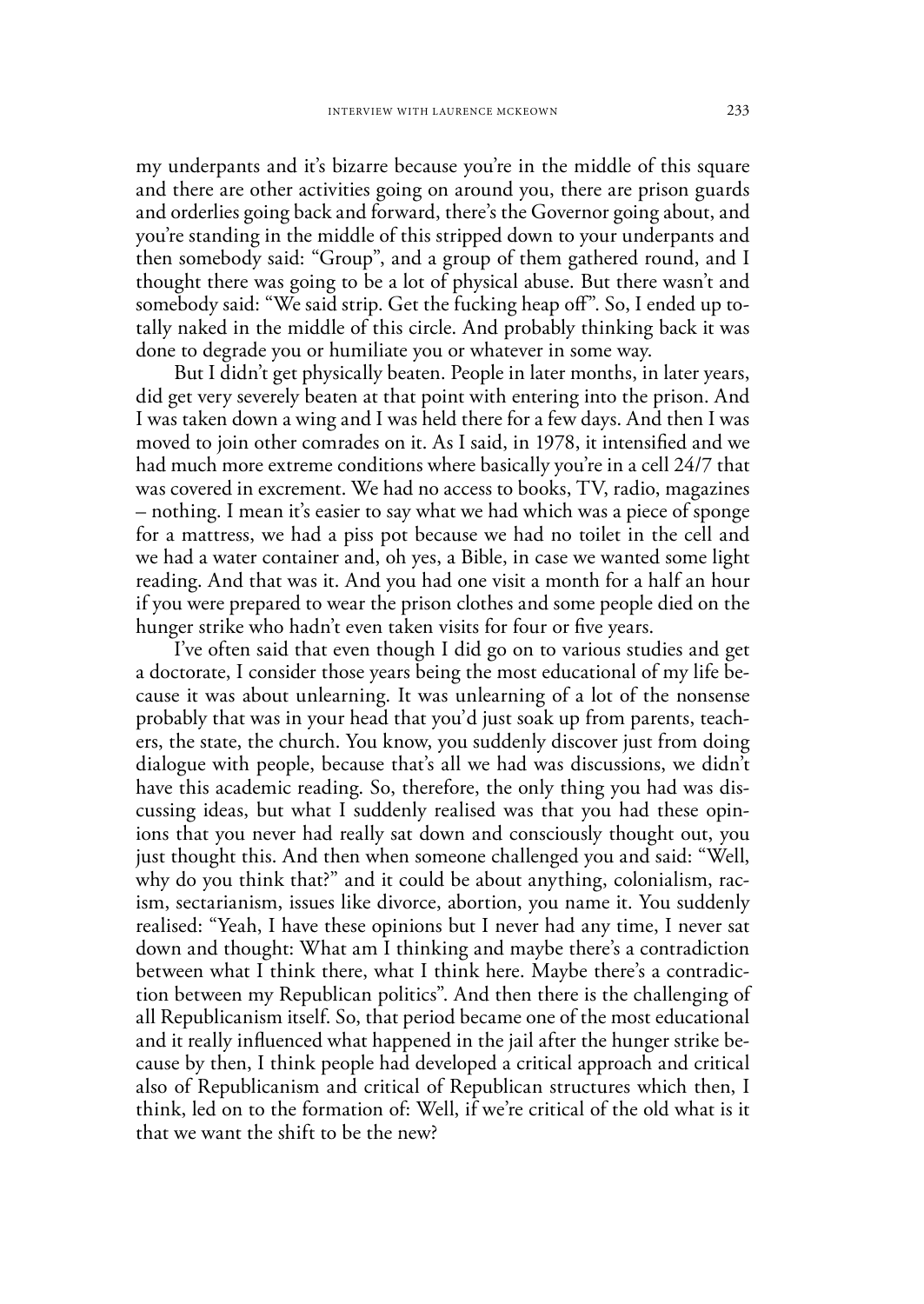#### 234 DIETER REINISCH

So, the protest, yes, was harsh in all of its other features. You had the casual brutality on a daily basis, you had the hunger strike, but in the midst of it all there was the learning process and not only in terms of politics, was the other thing that particularly developed during that times: the Irish language. That's where I learned to speak Irish. I never learned it at school even though the teacher tried her best. So, it was a very vibrant period as well as a very extremely brutal one.

## *6. Unrepentant Fenian Bastards, Reconciliation, and Post-Hunger-Strike-Imprisonment*

*R: I want to ask you both as Dr. McKeown and Laurence: what happened after this extraordinary experience? And I want to broaden the conversation a little bit because my specific interest is in the memory of the Stalinist era – you know, what happened after the gulag with the prisoners and with those who were thinking about and writing about them – of course, in music, shooting films about all that, and also I've been doing a comparison to the Holocaust Studies. And it seems that in the holocaust studies there is an idea that with the military defeat of Nazi Germany it's an entirely different situation – every situation is different, of course, in Ireland, in Russia, in Germany with the Jews ‒ but the theory basically says that three generations should pass before repentance would work. You wrote about "Unrepentant Bastards", but you know, repentance on one or both sides would work. Consolation plays an important part, making people shake hands, working together and doing things together. So how did it work on that grand scale?*

M: Well, in Ireland there's actually a saying that it's seven generations, so we're just about at fifty percent. There is a poet, I think Seamus Heaney, I think at some point he said that it was seven generations before there's change. I think it was two different periods there and yes, I called my thesis that but at the moment the engagements I would have with former police, Royal Ulster Constabulary (RUC), former British Army – I have them regularly in fact. I have a new play coming out in two weeks' time which is based on the transcripts of interviews from former RUC and former Guards (Members of the Republic of Ireland's police, An Garda Siochána) in the South. So, it's interesting company I've been in these days and the fact that they have no problem with me writing their story in a sense.

I think probably our situation in the blocks was very different from that what you're talking about there in the gulags or the concentration camps during the Second World War, and I don't think there is any comparison between what we would have been having during the period leading up to the hunger strikes in the later years, then and what was going on in the likes of the gulags elsewhere. We also had a community on the outside that was very much supportive of us. We had very strong links to them so it changed our whole approach, I suppose, inside. And also because what did happen during the hunger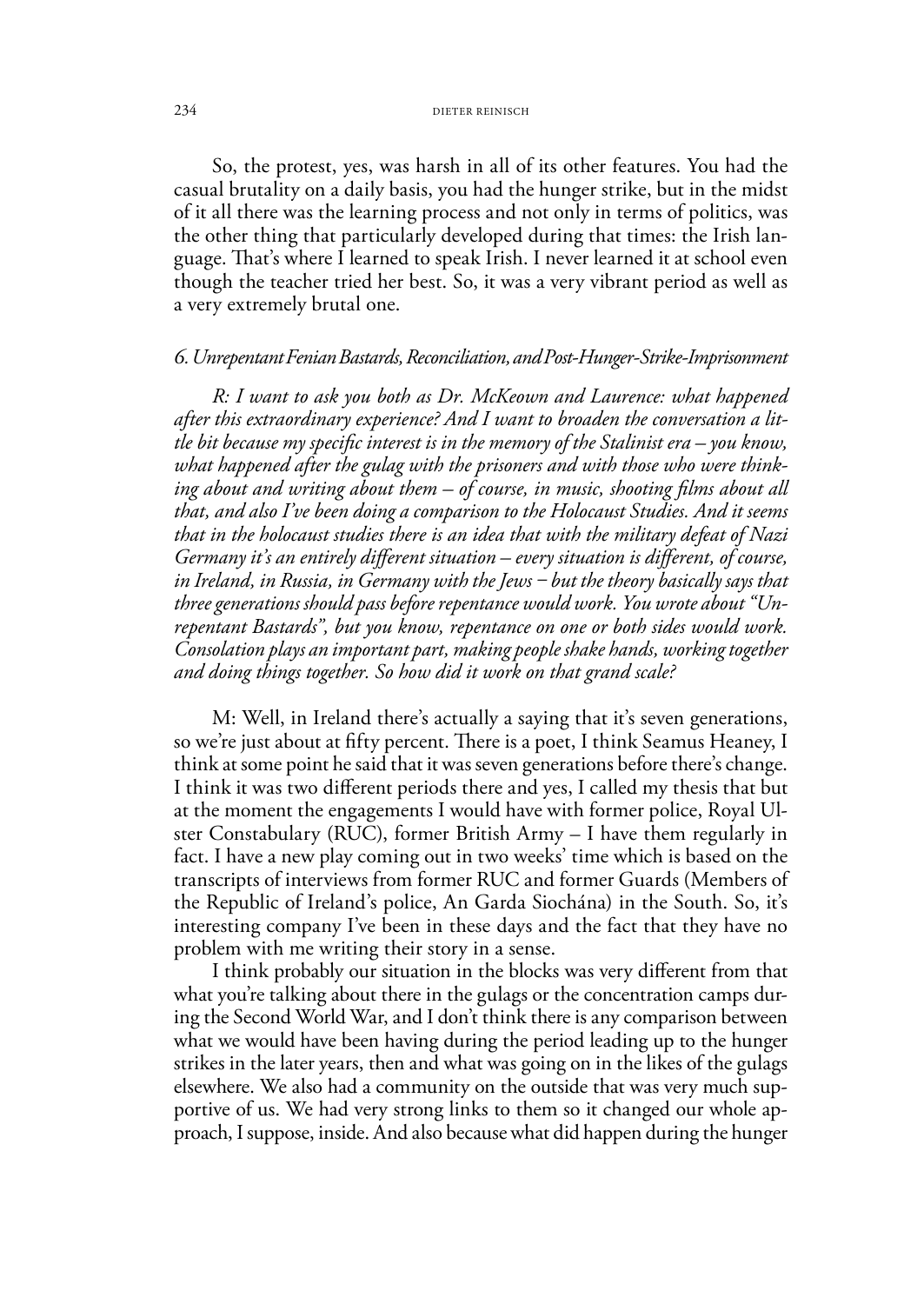strike meant that the prison authorities obviously were very wary of getting into any head-to-head confrontation with us in the later years. We were able to use a whole range of other, different devices, techniques, to overcome. And that's why I said it's an interesting period. Like I look back on the time in prison in 1981 as, I think, the end of rebellion and the start of revolution in that narrow cliché of left-wing sloganizing, but the hunger strike and the five years that preceded it brought to an end that head-to-head confrontation, that sort of in terms of being equal  $-$  it's not those who can inflict the most but those that can endure the most  $-$  and I don't really believe that quote now but really we did at that time. There was never again going to be a physical protest within the jail that was going to exceed the hunger strike or the blanket protest. At the end of the hunger strike we had had five demands; we only got one of them which was the right to wear our own clothes so we still had four demands, of course. It was the most significant demand, the right to wear our own clothes, because on two levels, in terms of it was the stigma – so on a subjective level, we never had to wear the prison uniform and so we never had sort of 'criminalised' ourselves as we seen it – what we would have been doing wearing this uniform, this badge of criminality. But on a more practical level it allowed us, for the first time in five years, to get out of our prison cell and actually congregate with one another in the prison yard and the canteen and start to plan and strategize about how we were going to move forward and achieve our outstanding demands and that meant a lot of soul searching because basically what we decided to do and what we knew we had to do  $-$  because there was no other option  $-$  was that we were going to have to go into the system. And what that meant was actually saying to  $-$  we were still regarded as 'non-conforming prisoners' because we refused to do prison work – but what it meant to do was say: "Yes, I prefer to do prison work" – even though our problem was we wouldn't do it. We would go down to the workshops and we would destroy them and we would sabotage them which is what we ended up doing. But even to make that decision, because this was coming one year after, ten comrades had died because they refused to do prison work and wear prison clothes, and some of the prisoners refused to do it. And I can remember the day that we came off the protest and the prison governor had come to my door and – because you were asked regularly every two weeks: "Are you ready to do prison work?". And I said: "Yes", and he stood and looked at me and he did it deliberately; and he asked me again: "I'm asking you, Laurence: are you prepared to do prison work?". And I knew what he was saying: "Are you prepared to do prison work given that ten of your comrades died last year, that you were on hunger strike for seventy days, you're now saying that you're going to do prison work?". It was like a stroke and I said "Yes" and at that time the "Yes" somehow came out "Fuck" – didn't want it to come out but… So, it was this battle between knowing in your head this is the right decision to do but your heart doesn't feel it and you want to say something else to this prison governor. So that changed.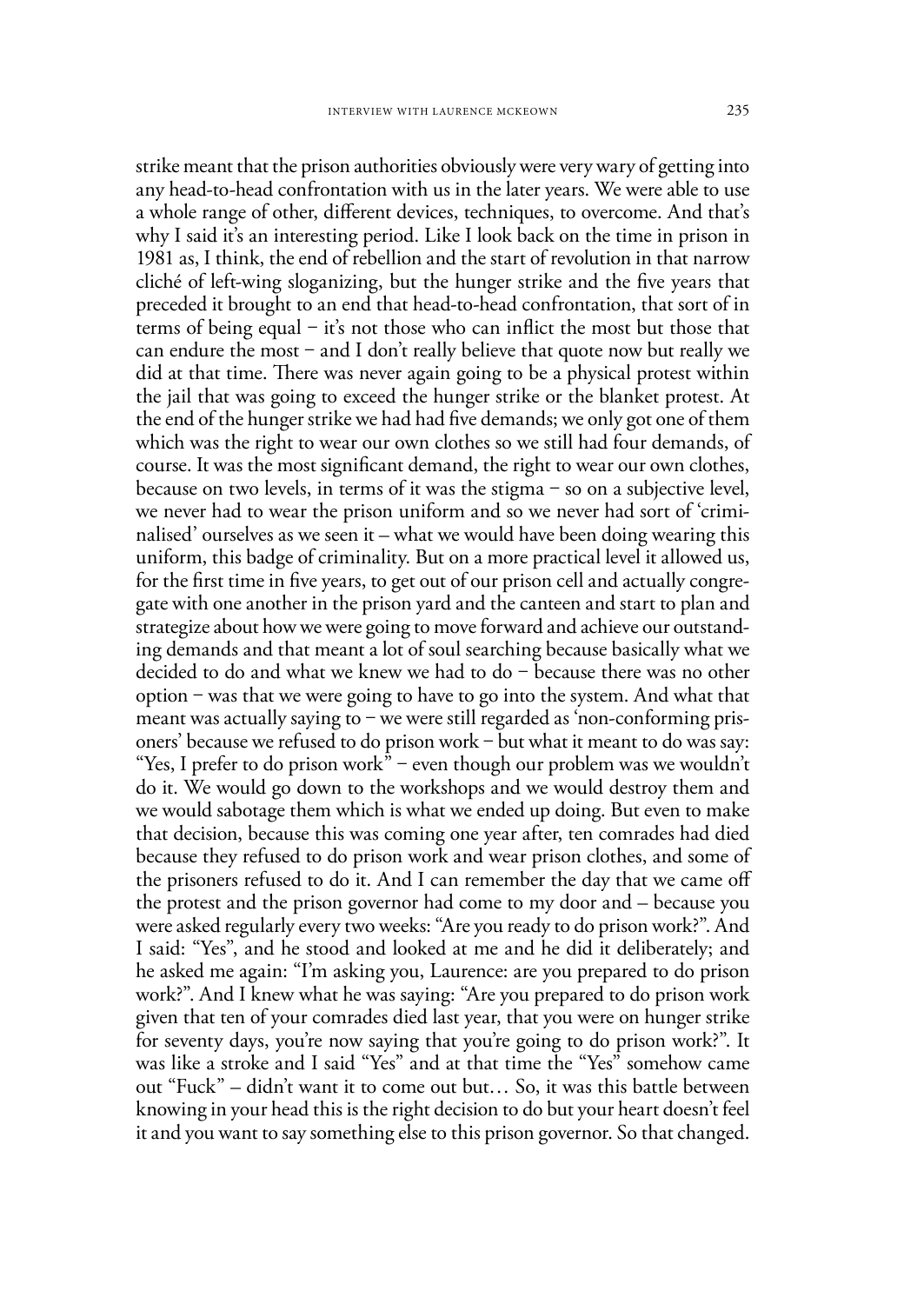That was a significant change and I was then starting to say how do we actually get around obstacles, over them, under them – whatever way rather than this: Bring it on. We can take it. We're tough. And that really changed, I think, dramatically, the whole situation within the jail. And then that experience of during the blanket protest and the solidarity that built up  $-$  it was a big leveller during that period of time – that's the term I use for it – it didn't matter who had been on the outside, as in the IRA, it didn't matter how long you were sentenced to prison, it didn't matter how long you'd been there – it didn't matter any at all. The only thing that mattered was that you were on the protest. So that period built up a great solidarity amongst people, which is why ten people died on hunger strike – because there was that bond, that comradeship – and that again influenced in later years how we treated one another, dealt with one another as opposed to hierarchical structures, or any elitism, or militarism or whatever – and then that started to dribble to the outside.

And I think then also as we looked further into our education it was about – and I've had this discussion with people who had a different experience of say the Soviet Union, but obviously we looked very much to Marxist groups, whether it was in Mozambique or Angola, Cuba, the Soviet Union. I was studying Marxism which was really the opposite of what republicans in the early stages would have done. In fact, they weren't allowed to study Marxism. But for us it was, we had a saying: *A concrete analysis of a concrete situation* ‒ as opposed to the old attitude of Republicanism which was very simplistic, very principled, idealistic  $-$  not really thought out  $-$  so, I suppose in a sense our whole approach in the period after the hunger strike was that things have to be very methodically and objectively thought out – Okay, if I'm going to do this what's that going to lead on to? What's going to be the implications? So why do this? Am I supposed to do this  $-$  so developing that very critical thinking? But then as it developed on it became more, as Dieter has mentioned, in the creative writing – it's certainly more expressive and I mean, the jail situation changed also. I would have been on first name terms with the prison guards, so even people who had brutalised us during that period – again, because you had to now work with them and come into contact with them – and that, in later years on the outside  $-$  I got very much involved, and I still regard myself very much as an Irish republican, but I see part of the process now that I was in the conflict and that is about engagements. And I sometimes think that the word 'reconciliation' has become meaningless because it means everything, or it meant anything to anybody or whatever. And actually, when I was in South Africa, Albie Sachs, you know, was mentioned at a conference: why should we ask people to reconcile if there's never been conciliation in the first place? So, I think the word needs to be sort of deconstructed. But I do think what is needed, and I say this from a Republican point of view, is that it doesn't matter if someone who was in the Loyalist group or in the RUC police group or in the British Army if they live in Ireland then I regard them as Irish regardless of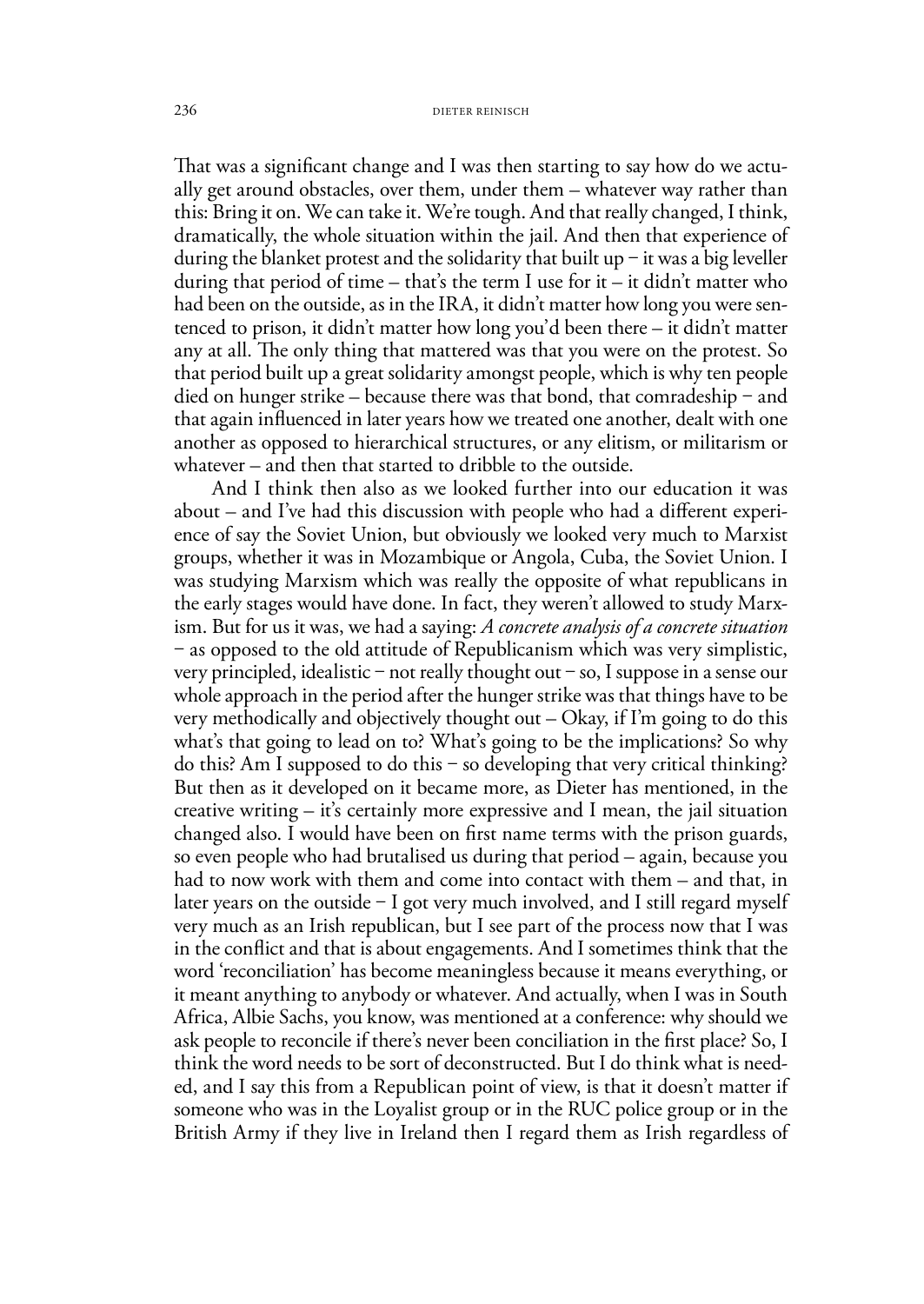how they see themselves. And my Republican politics would be that I engage with them as I would engage with anyone else and I have learned through those engagements, as I mentioned earlier, how the arts, particularly, have helped out there. I've engaged with, as I said, with numerous people  $-I$  kept track of their stories. I filmed them. I've made it available online. So, there is, I think, a lot of that already going on in the North. Sometimes if you were to look just at the political situation you would think maybe not a lot has changed, but I always thought there were two parallel processes going on: there's the political process at one level – which is Stormont and the administrative level, but below that there's the peace process level which basically is communities come together. I think the amount of dialogue that goes on if you want a cross-community between people who were once sworn enemies it's amazing the amount of that goes on and it's probably why we have the level of peace that there is at the moment. I think there's still a lot of big issues to be dealt with, but I think that what they're talking about in terms of, if you want to use the word, reconciliation, that there is a lot of that going on, even though, I say to myself, it is driven by the Republican side of it. I think the Unionist side fear engagement because I think they fear that they don't have the arguments sometimes. I think that they're the ones who are going to continue to try to still maintain a situation of inequality, and there are those who want equality, and whether it's about gay marriage or whether it's about anything else that there's that very different politic being worked out, but at least it's being worked out now in an unarmed way, in a bloodless way, was whereas in the past it was through war.

## *7. Brexit and EU*

*R: I have a final question. So much has changed and now we have Brexit. So how do you feel your political experience is relevant now and what do you think will happen next?*

M: Yeah, well, there were actually a lot of protests at the weekend there on the border. And then again, using the arts because close to where I live – I live just south of the border now between Dundalk and Newry. I lived in an area that was very heavily militarised during the conflict and now you wouldn't – right across the border, you wouldn't be aware you have crossed the border unless you see the road signs are different. But at the weekend they put up a border post. The activists put up like a mock customs post and put up barriers at all – you're now leaving the European Union or you're now leaving Britain – you're now entering – depending on what direction you were coming from, from Belfast or Derry, which is good to see them using that type of approach. But, yeah, Brexit has raised lots of questions and I think no one knows at the moment just where it will go. It's interesting, the people I suppose who were really promoting it, Farage and Boris Johnson, as soon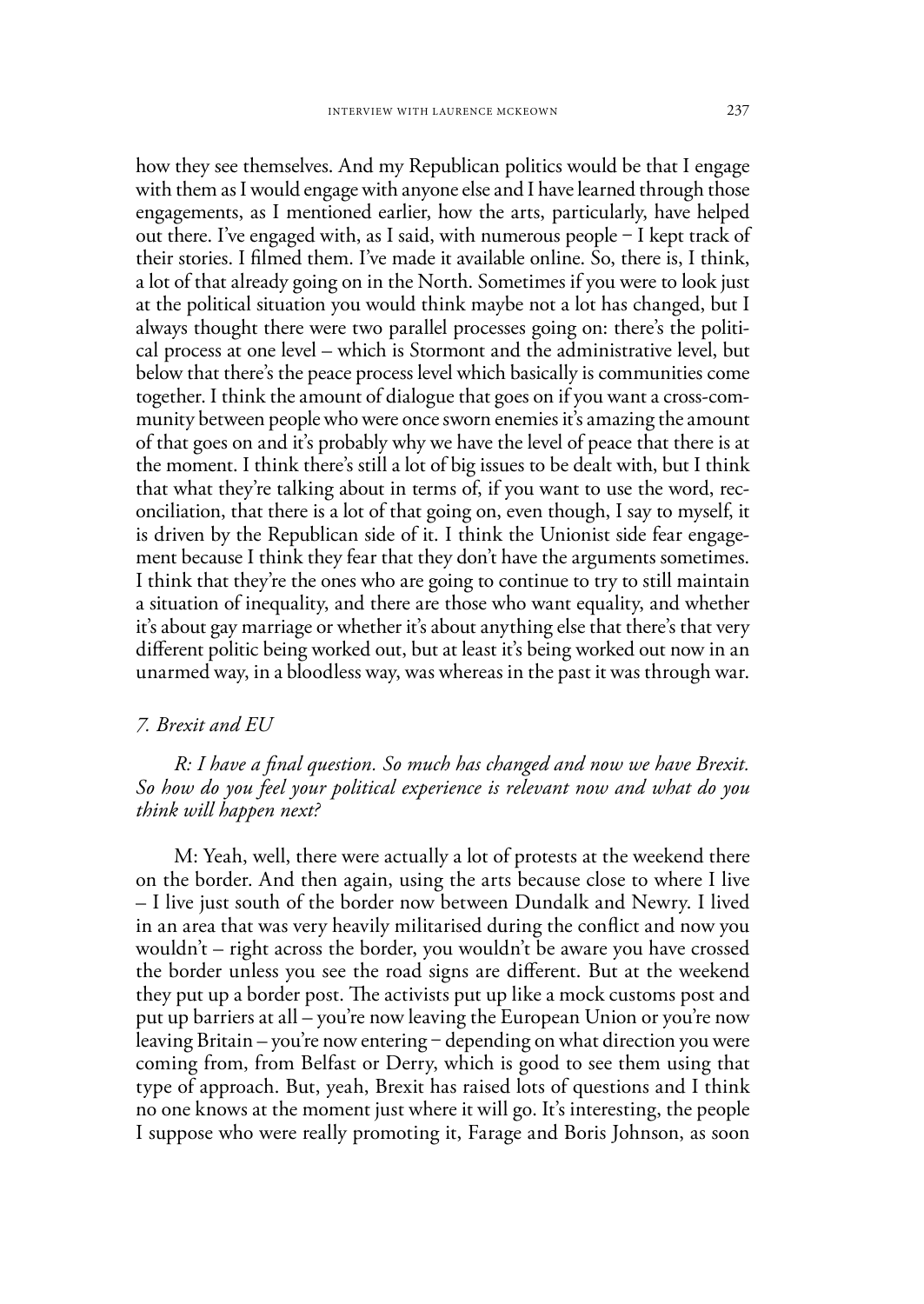as the vote was taken they walked away from it and were sort of like: "Well, you deal with it now". In the North of Ireland a majority voted to remain as part of the European Union and I suppose the interesting thing is that vote wasn't confined to one community the vote is one of the few issues that can't be simply divided into what is either a Republican issue or Unionist. Because Scotland also voted to remain, I would imagine that they will have another vote, a referendum, on independence, which I would imagine this time will go through. In a sense, it has thrown up. So I begin to question: if Scotland actually became independent and that would start the break-up of the United Kingdom, it would have lots of implications. In the sense that if they left the UK, I think the UK's seat on the Security Council and such like goes with it. I didn't realise until a few years ago, I suppose it was at the time of the last Referendum in Scotland. In the North of Ireland, Unionists would often look to Scotland as being somehow their connection with the Ulster-Scots. So, if Scotland actually leaves the UK, how does that impact the Unionists? And then what does the land border be like? I know that, at the moment, there are all sorts of reassurances being given by British ministers that they don't want to return to what was evidence in terms of border checkpoints during the conflict. But, as other people are pointing out well, how else do you impose the border? How else do you? Because the big issue with them was immigration. This means that in fact there's going to be some sort of checkpoints. So, I suppose, without knowing all of the nittygritty of it – what Brexit has done is confusion. With everything up in the air, republicans have called in for a border poll – as in people voting about whether there should be a united Ireland – I think that's going to happen but certainly, it's anyone's guess what is happening.

I suppose at the moment one of the impacts of it is a lot of the work that has been done over recent years, in particularly there were the terms of the EU peace funding. The European Union has put an awful lot of money into Ireland with the three peace programmes. The peace programme was originally for peace and reconciliation – then it became Peace I, as it was known; and then Peace II because there was a second round. There was a third round and now there's now going to be a fourth round which was meant to be from 2016 to 2020 because they complained in the past with all these preconditions it wasn't a long enough period to actually get projects firmly established within two years or three years as part of a five-year programme. Because of Brexit, it means that there's uncertainty about the funding beyond December 2018. Probably a lot of the work that has been done which has, I think, probably supported the peace process has been that EU funding. If the EU funding hadn't been available a lot of work that I do with ex-prisoners groups wouldn't have happened because there wouldn't have been that level of funding, that level of engagement. So, in terms of Brexit, I mean at the moment there is no answer to it. All there is, is loads of questions about what is going